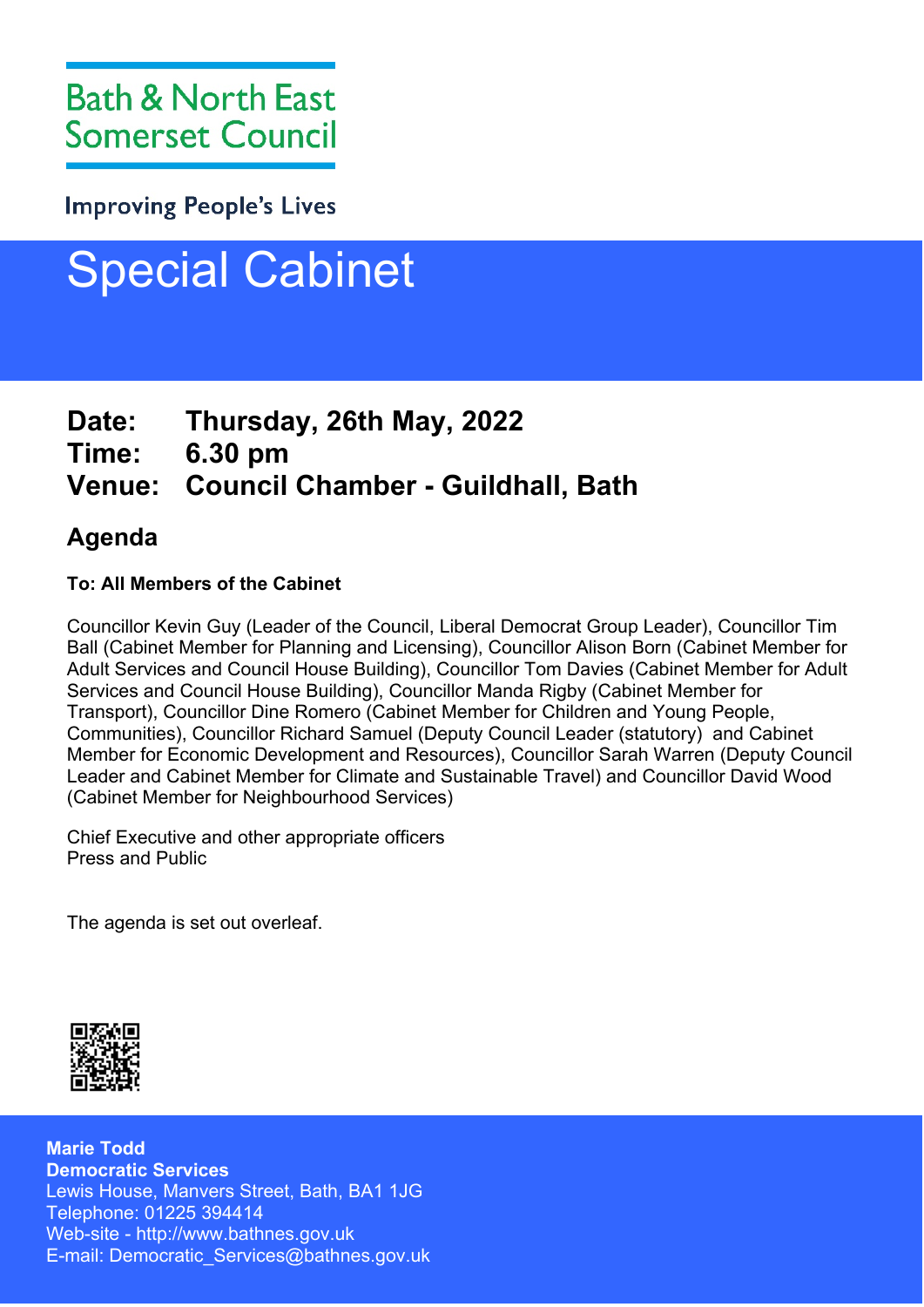#### NOTES:

1. **Inspection of Papers:** Papers are available for inspection as follows:

Council's website: <https://democracy.bathnes.gov.uk/ieDocHome.aspx?bcr=1>

2. **Details of decisions taken at this meeting** can be found in the minutes which will be circulated with the agenda for the next meeting. In the meantime, details can be obtained by contacting as above.

#### 3. **Recording at Meetings**

The Openness of Local Government Bodies Regulations 2014 now allows filming and recording by anyone attending a meeting. This is not within the Council's control. Some of our meetings are webcast. At the start of the meeting, the Chair will confirm if all or part of the meeting is to be filmed. If you would prefer not to be filmed for the webcast, please make yourself known to the camera operators. We request that those filming/recording meetings avoid filming public seating areas, children, vulnerable people etc; however, the Council cannot guarantee this will happen.

The Council will broadcast the images and sounds live via the internet [www.bathnes.gov.uk/webcast](http://www.bathnes.gov.uk/webcast). The Council may also use the images/sound recordings on its social media site or share with other organisations, such as broadcasters.

#### 4. **Public Speaking at Meetings**

The Council has a scheme to encourage the public to make their views known at meetings. They may make a statement relevant to what the meeting has power to do. They may also present a petition or a deputation on behalf of a group.

#### **Advance notice is required not less than two full working days before the meeting. This means that for meetings held on Thursdays notice must be received in Democratic Services by 5.00pm the previous Monday.**

Further details of the scheme can be found at:

<https://democracy.bathnes.gov.uk/ecCatDisplay.aspx?sch=doc&cat=12942>

#### **5. Emergency Evacuation Procedure**

When the continuous alarm sounds, you must evacuate the building by one of the designated exits and proceed to the named assembly point. The designated exits are signposted. Arrangements are in place for the safe evacuation of disabled people.

#### **6. Supplementary information for meetings**

Additional information and Protocols and procedures relating to meetings

<https://democracy.bathnes.gov.uk/ecCatDisplay.aspx?sch=doc&cat=13505>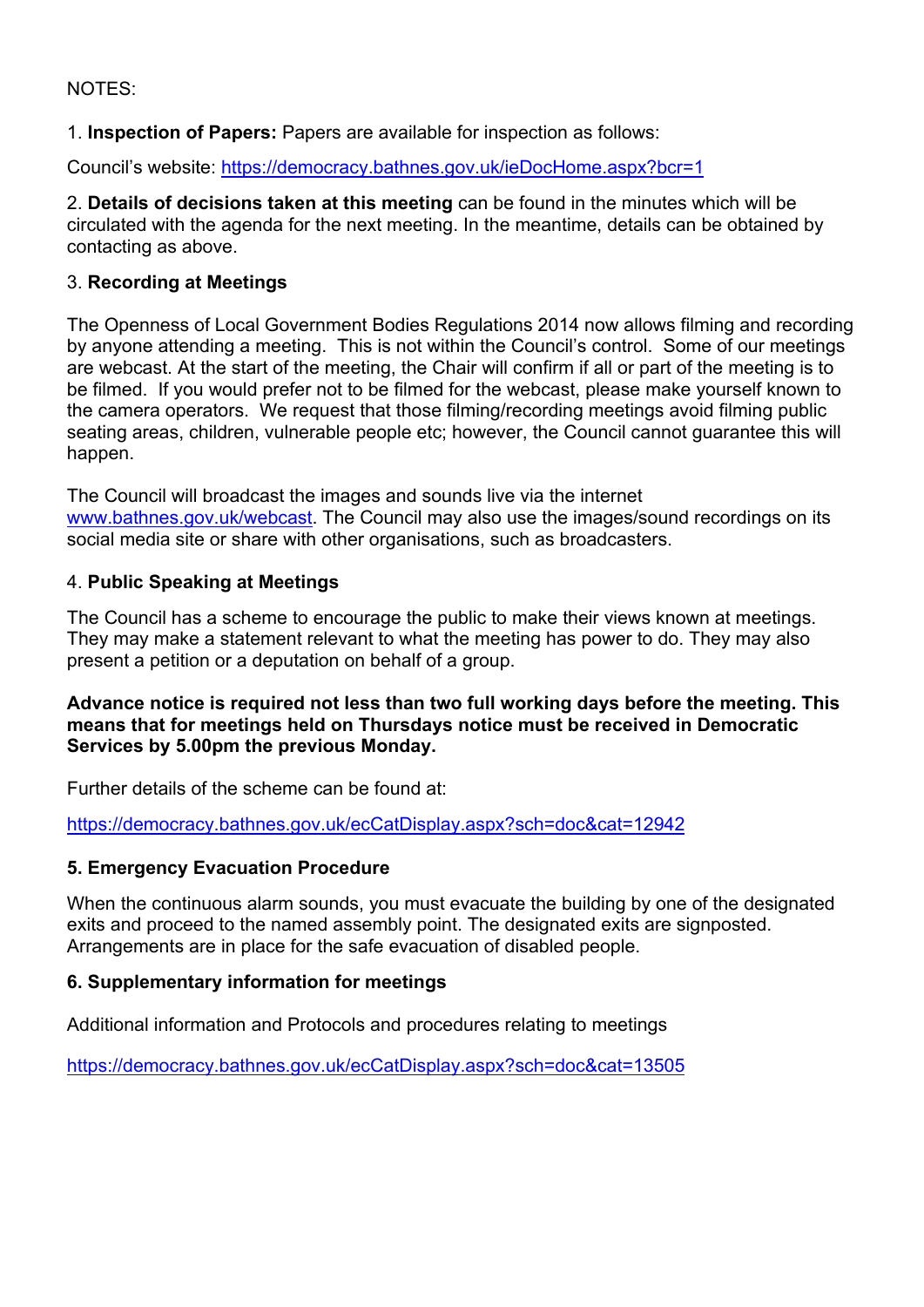#### **Special Cabinet - Thursday, 26th May, 2022**

#### **in the Council Chamber - Guildhall, Bath**

### **A G E N D A**

1. WELCOME AND INTRODUCTIONS

#### 2. EMERGENCY EVACUATION PROCEDURE

The Chair will draw attention to the emergency evacuation procedure as set out in the notes.

- 3. APOLOGIES FOR ABSENCE
- 4. DECLARATIONS OF INTEREST

At this point in the meeting declarations of interest are received from Members in any of the agenda items under consideration at the meeting. Members are asked to indicate:

- (a) The agenda item number in which they have an interest to declare.
- (b) The nature of their interest.
- (c) Whether their interest is **a disclosable pecuniary interest** or an **other interest**, (as defined in Part 2, A and B of the Code of Conduct and Rules for Registration of Interests)

Any Member who needs to clarify any matters relating to the declaration of interests is recommended to seek advice from the Council's Monitoring Officer or a member of his staff before the meeting to expedite dealing with the item during the meeting.

- 5. TO ANNOUNCE ANY URGENT BUSINESS AGREED BY THE CHAIR
- 6. QUESTIONS FROM PUBLIC AND COUNCILLORS

Questions submitted before the deadline will receive a reply from an appropriate Cabinet member or a promise to respond within 5 days of the meeting. Councillors may ask one supplementary question for each question they submitted, up to a maximum of two per Councillor.

#### 7. STATEMENTS, DEPUTATIONS OR PETITIONS FROM PUBLIC OR COUNCILLORS

Councillors and members of the public may register their intention to make a statement. Statements are limited to 3 minutes each. The speaker may then be asked by Cabinet members to answer factual questions arising out of their statement.

8. HCRG CARE GROUP OPTIONS APPRAISAL (Pages 5 - 74)

The Cabinet is asked to consider all the benefits and disbenefits along with the associated risks highlighted in the report to inform the contract extension decision.